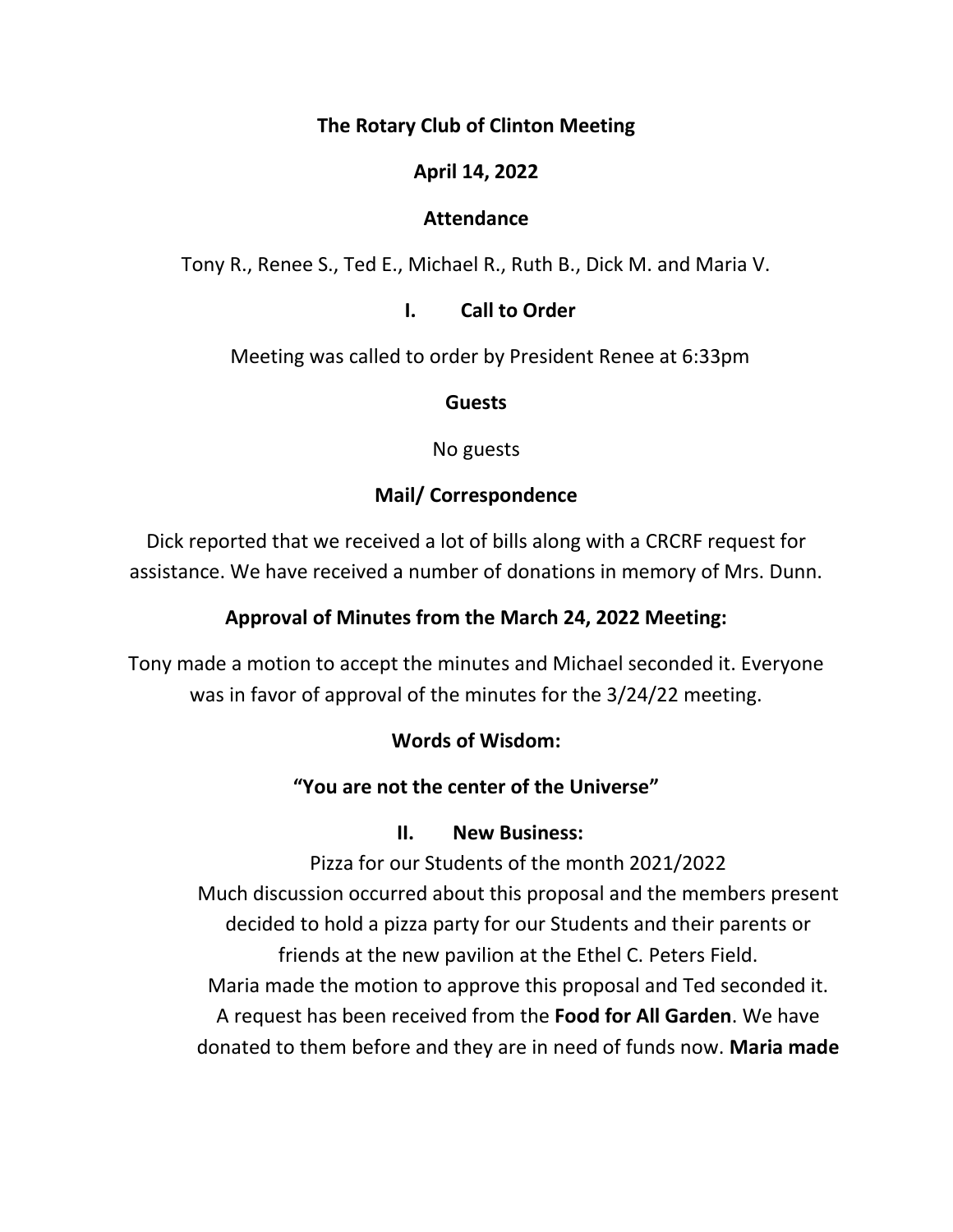## **a motion that we donate \$250.00 and Tony seconded it. The membership present was all in favor of this motion.**

# **III. Follow up a. Soup Kitchen**

Renee was in touch with Sharon and we do not have to go through food service training. We have been "grandfathered" We should take precautions when preparing food that will be served there. We will continue with providing four dinners a year.

## **b. Easter Baskets**

Dick shared Linda's report. 700 Easter Baskets were delivered to Food Pantries in Clinton, Killingworth, Westbrook, Old Saybrook and Old Lyme. The pictures of the baskets were amazing!! Great job, Sandy and all her helper bunnies!

## **c. Ukraine**

Mike Perry is working on it and is in the process of applying for a District Matching Grant. We will be told when to submit our donation.

## **d. Student of the Month, April – Linda**

Dick reported that Leah Scappa (sp) is our SOM for April. The presentation will be at the Morgan School on Monday, April  $25<sup>th</sup>$  at 2:15pm, all are invited.

## **IV. Fundraisers: a. Rock Around the Clock –Tony**

Tony shared posters with those in attendance. The planning is complete. We need to get more sponsors and promote this event! There are 669 seats in the auditorium and we need them filled!

## **V. Projects / Services:**

**a. Day of Service April 9th at Esposito Beach update**